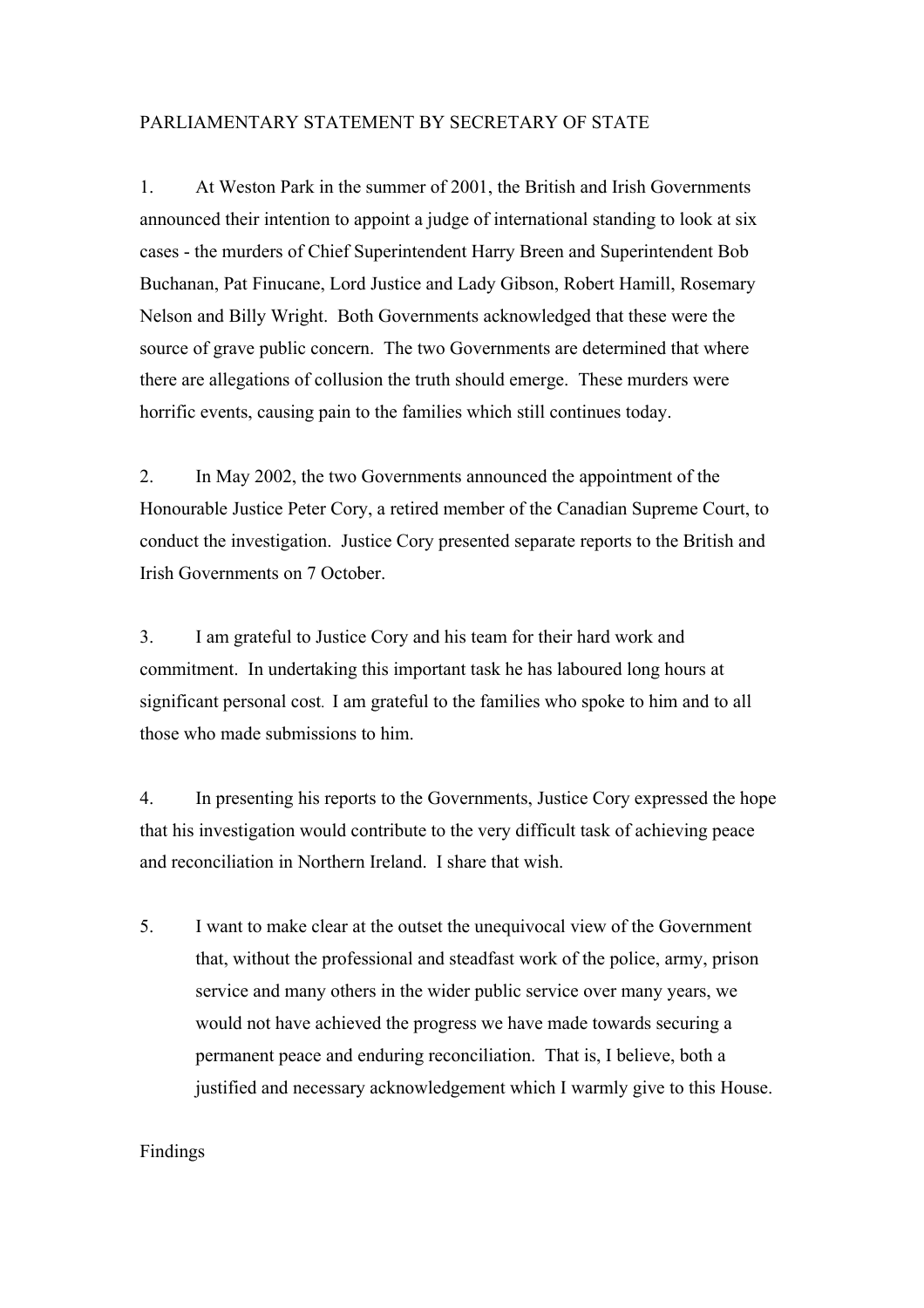6. I am today publishing the four reports which were presented to the British Government – those relating to Pat Finucane, Robert Hamill, Rosemary Nelson and Billy Wright. In line with Justice Cory's terms of reference, the only redactions which have been made are those which were necessary to ensure that the privacy and right to life of individuals is protected, and that the Government's obligations in relation to ensuring justice and protecting national security are maintained. Redactions are clearly shown in the text. As agreed with the Judge, redacted text will be placed in secret sealed appendices.

7. Justice Cory presented his reports on 7 October. The reports are extensive and in total are around 500 pages long. Since we received the Judge's reports we have had to consider most carefully a number of important issues as we said we would in the Judge's terms of reference: national security, the protection of life, the criminal justice process and fairness to those named in the reports. In two of the four cases police investigations or prosecutions continue, and in a third prosecutions were pending until very recently. We have kept in touch with Justice Cory throughout this process.

8. We have considered carefully our obligation to ensure fairness to individuals. At our request, Justice Cory has added a foreword to the reports which makes clear that it was not his task to make final determinations of fact or attributions of responsibility. His findings are necessarily provisional.

9. I would of course have liked to be able to publish the reports sooner. But the Government has a duty to ensure that it meets all its obligations, including fairness not only to the families but also to those who could be identified in the reports.

10. Justice Cory's approach has been to adopt a very wide definition of collusion which covers both inaction as well as actions, and patterns of behaviour as well as individual acts of collusion. On this basis, the Judge has decided that there are instances in each case where it could be provisionally found there was collusion. He recommends in each case that these questions should be examined and tested further in the course of inquiries.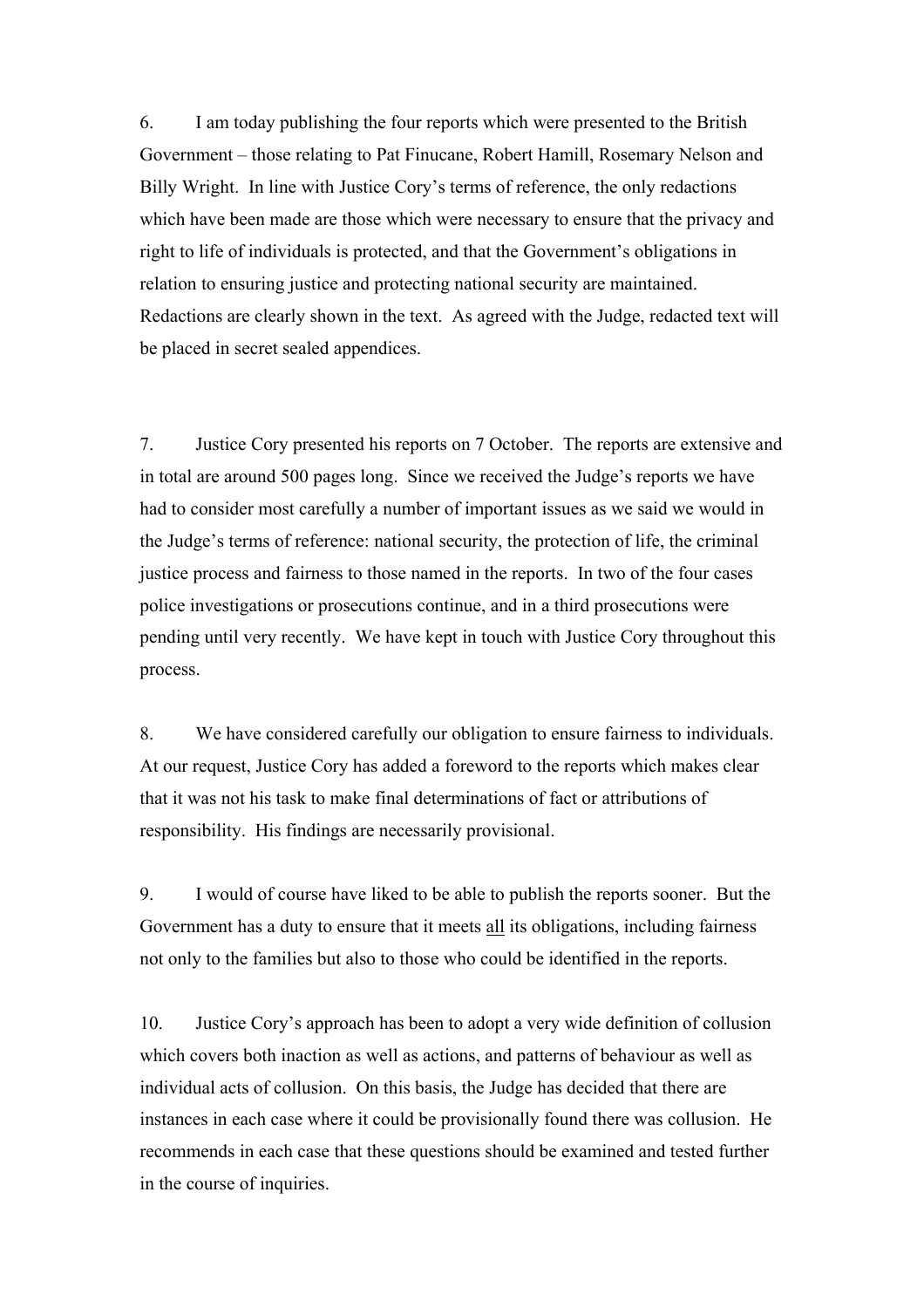11. For this reason, the Government has not taken a view on the provisional findings which Justice Cory has reached as a result of his wide definition of collusion. But his reports raise matters that will cause serious concern. I agree wholeheartedly with Justice Cory's view that the public must have confidence in public institutions.

Government Response

12. The Government stands by the commitment we made at Weston Park.

13. In the Wright case, there are no outstanding investigations or prosecutions and the inquiry will start work as soon as possible. It will be established under the Prison Act (Northern Ireland) 1953.

14. In the Finucane case, an individual is currently being prosecuted for the murder. The police investigation by Sir John Stevens and his team continues. It is not possible to say whether further prosecutions may follow. The conclusion of the criminal justice process in this case is thus some way in the future. For that reason, we will set out the way ahead at the conclusion of prosecutions.

15. In the Hamill case, there are now no outstanding investigations or prosecutions. The public inquiry will be set up as soon as possible under the Police (Northern Ireland) Act 1998.

16. The police investigation in the Nelson case continues, but is expected to end in the next few months. The Chief Constable has advised me that the establishment of a public inquiry would not prejudice the investigation. The inquiry will therefore begin work as soon as possible, also under the Police (Northern Ireland) Act 1998. It will examine the actions of the police and the Northern Ireland Office.

17. I recognise that the requirement in the Finucane case to wait until criminal proceedings are complete will cause disappointment to some. But public interest demands that prosecutions should be pursued to their conclusion and wrongdoers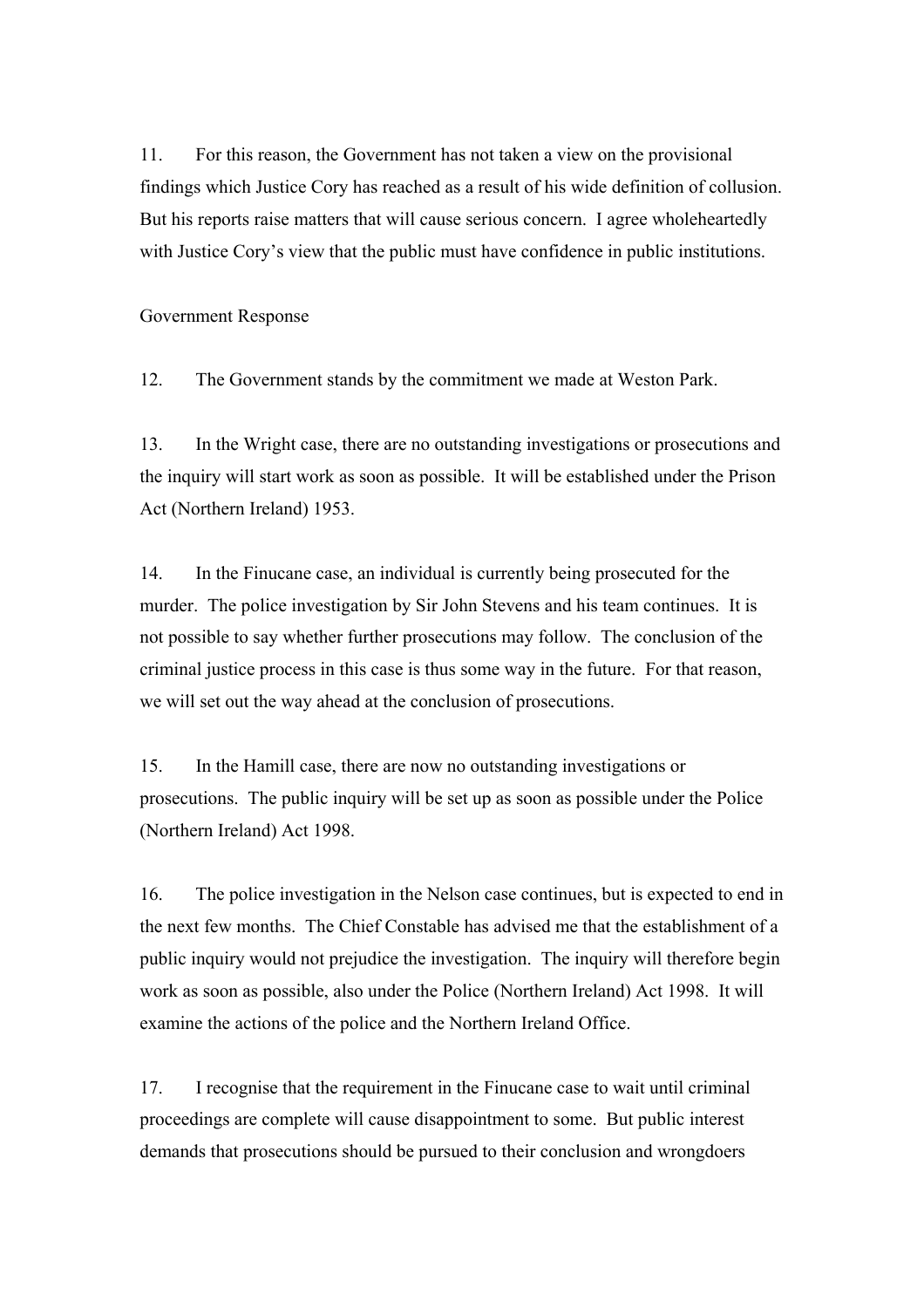punished. As Justice Cory says, 'Society must be assured that those who commit a crime will be prosecuted and if found guilty punished.'

18. The inquiries which I am announcing will have the full powers of the High Court to compel witnesses and papers. These are the same powers as inquiries set up under the Tribunals of Inquiry (Evidence) Act 1921, under which the Bloody Sunday Inquiry is operating. In addition, the Police and Prisons Acts enable me as Secretary of State to make provision for certain matters, for example about costs and expenses.

Length and Cost of Inquiries

19. I know that concern has been expressed in this House and elsewhere about the length and cost of some public inquiries. In particular, there are concerns about the costs of the Bloody Sunday Inquiry – £129.9m to date, with a predicted final cost of £155m.

20. Of course I understand this unhappiness. But setting up that Inquiry was the right thing to do. I commend the work of Lord Saville and his team. Having established the Inquiry, it must run its course if it is to be fair to individuals and the truth is to emerge.

21. We will of course take all reasonable steps to control costs in the inquiries I have announced today, including capping legal costs as appropriate. We will ensure that the inquiries have the maximum powers, as well as aiming for better, quicker inquiries.

22. Even so, these inquiries will inevitably mean the commitment of significant resources. The Government recognises the desire of people to see public funds spent on delivering better public services and effective policing. I recognise public concern about further expenditure on inquiries into the past.

## Conclusion